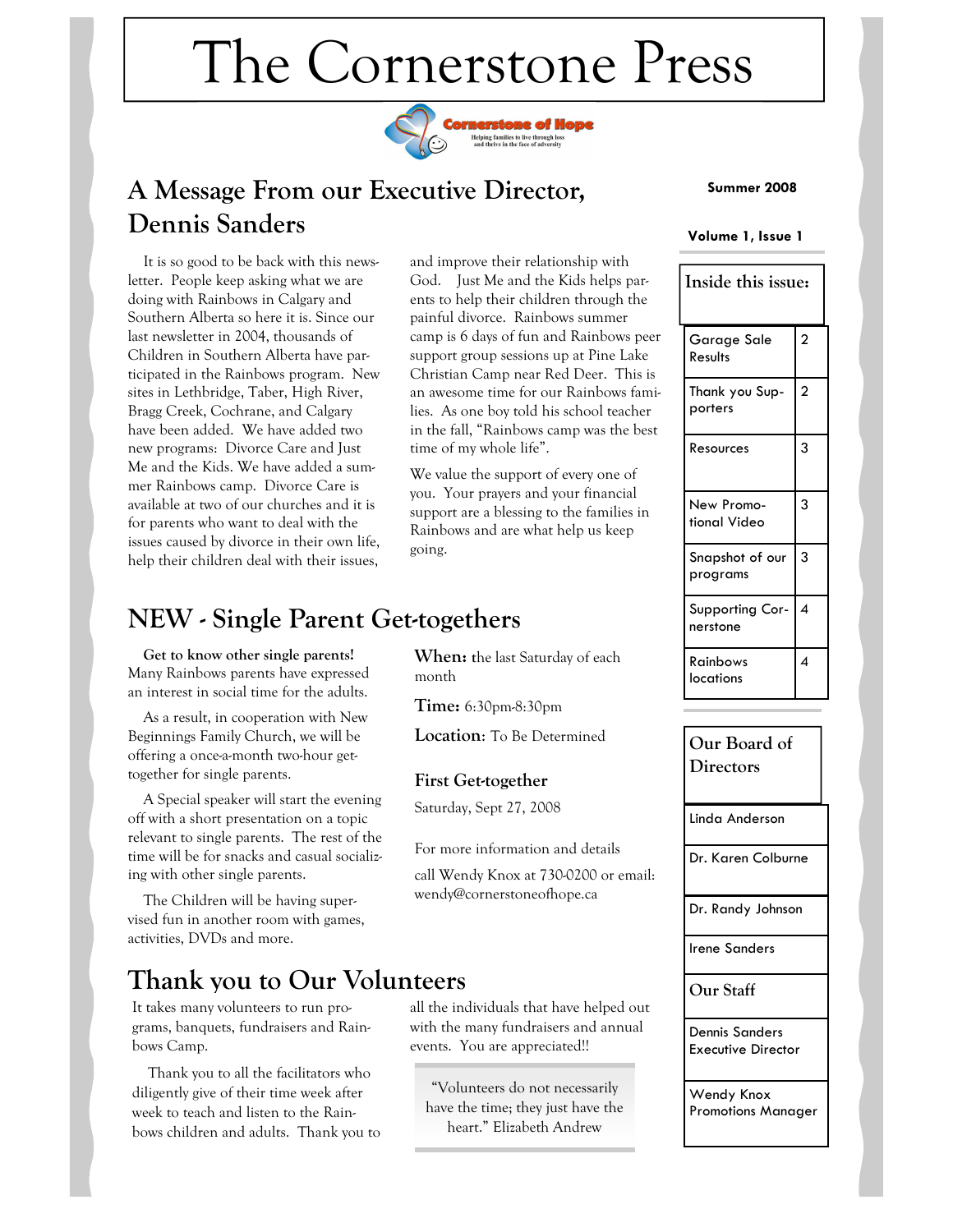### Garage Sale Results

 Cornerstone of Hope had it's First Annual Garage Sale the last weekend in May 2008. We literally had thousands and thousands of donations of goods to sell. The tables were overflowing and completely took over the Bow Valley Christian Church's gymnasium.

 After months of gathering and storing merchandise, a very long Thursday setup into the night and some very dedicated volunteers, we were ready to sell on Friday and Saturday.

Customers began arriving two hours prior to the start time. Friday proved to be our busiest day. After expenses, our net profit was around \$3300.00.

We appreciate our volunteers!

We would like to extend a HUGE Thank you to all of our volunteers for their help at the garage sale! Every job, big or little was greatly appreciated. We couldn't have pulled it off without every one of you. With the help of all of our wonderful volunteers, our first annual garage sale was a success!

Thank You to our many

Sponsors & Donors:

Bow Valley Church

First Assembly Church

New Beginnings Church Calgary Christian School Mountview Cottage Bed and Breakfast in Cochrane Calaway Park London Drugs in Brentwood World Financial Group Starbucks North Hill Safeway Brentwood Safeway Klingon Fan Group plus many generous Calgarians.

Light House Church

# Christmas Banquet 2007 at First Assembly Location

Our Christmas banquet for the single parents and their children was held in early December. It was a great success with thanks to all of our volunteers and donors. The parents and children were treated to a full turkey dinner, entertainment, a Christmas sing-song and were given

Christmas gifts. The highlight of the banquet was watching the look of amazement on the faces of the parents that were given the opportunity to select a toy and a teddy bear for each of their children. It was priceless to see. Many of the parents expressed their thanks and gratitude

for the help offered to them this Christmas.

We would like to extend and extra thank you to First Assembly Church for partnering with us. Thank you to Sara Curdie for your leadership, support and all your work in the kitchen on the night of the banquet.

# 2007 Christmas Toy Drive

A BIG THANK YOU to all the sponsors, donors and individuals who participated in our Christmas 2007 Toy Drive.

In Alphabetical Order: Bow Valley Chiropractic, First Assembly Church, New Beginnings Family Church, St. George's Moving and Storage, and-

# Additional Thank You

We thank our supporters for all their contributions. Without you, we could not do it. Many children and their families are receiving help because of you.

Encana, Bank of Montreal Employee Charitable Foundation. Rick Dembicki and Karol Fritz, Rob and Cherie Dack, Eric and Laura Marsh, Shawn & Jamie Cull, Lyle and Karen Simpson

World Financial Group, Shawn and Jamie Cull.

 Enough toys and gifts were received this year that we were able to distribute to three Rainbows locations. As well, we were able to give an overflow of toys to another organization that helps single parents and

their children. Many of the parents expressed their thanks and gratitude for the help offered to them this Christmas. Thanks to your thoughtfulness and generous caring, we were able to bring many smiles and some assistance to these families this past Christmas



Some of our Rainbows Facilitators January 2007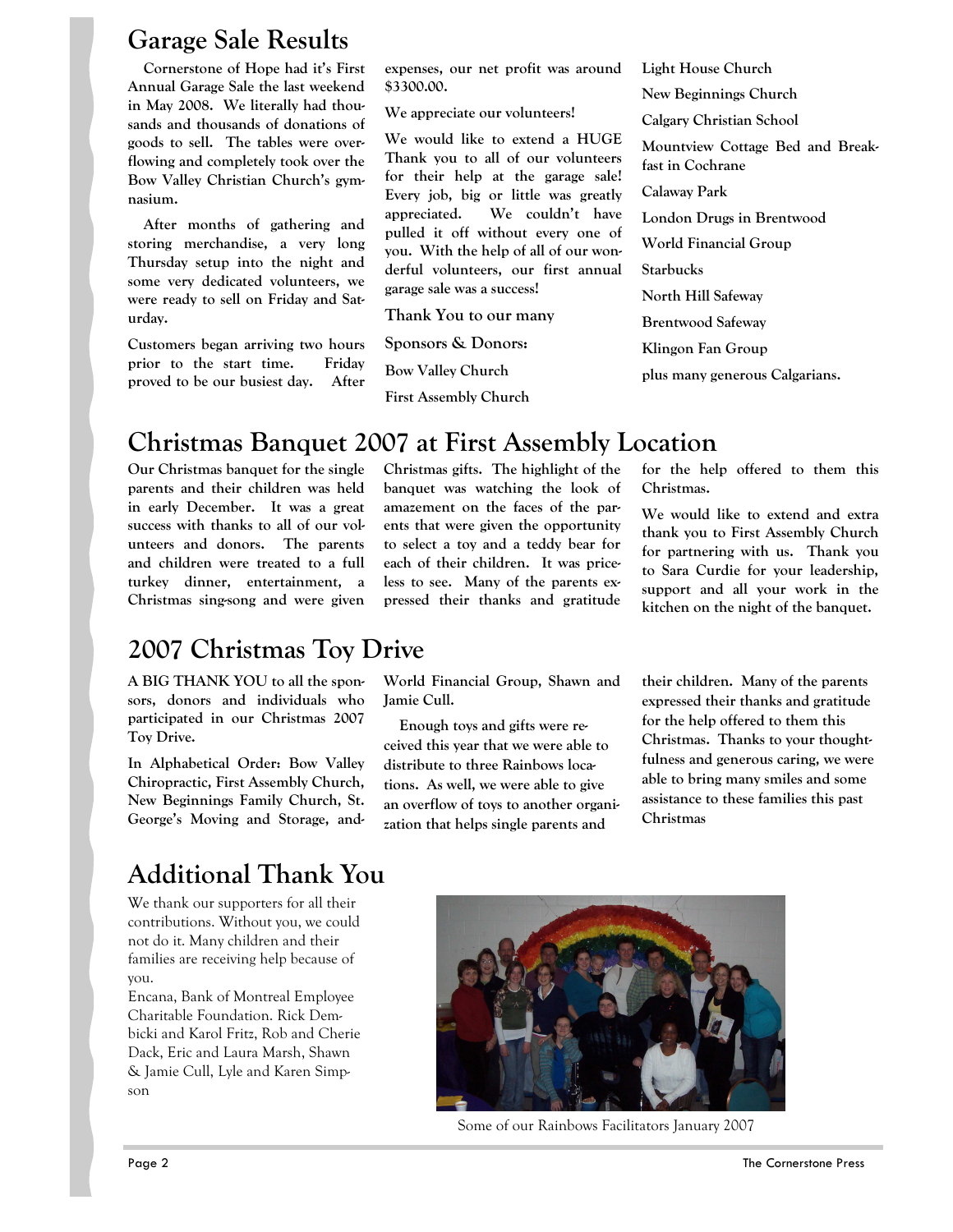# Resources

Book Pick: If you want to learn more about how to help children who have suffered loss of family or friends; try reading, "When Children Grieve" by John W. James. This book will impress on you the importance of dealing with children's grief and will give you some tools to be able to help your children.

Website Pick: www.divorcecare.org

This is the official Divorce Care Website. "One Day at a Time" daily emails that provide encouragement and reminders of the recovery process.

Here's a snippet from the emails:

'Be honest. You were hurt, and it's

# New Promotional Video

With Thanks to Shane at Mantilla Video Services, we now have a new promotional video for the Rainbows program. The video débuted at the Garage Sale on May 30, 2008. The video features many of our facilitalousy. But physical and emotional wounds should not keep you from forgiveness.

 "How do you forgive when you've been hurt so badly?" says Jan Northington. "Forgiveness comes in knowing the facts and being willing to let them go. Forgiveness is the only thing that allows you the kind of peace that will turn your mind from injustices in your life toward God."

 When you forgive your former spouse, it does not release your former spouse from being responsible for his or her actions. It does release you from orbiting around those hurtful events.'

tors and Rainbows families. This video will be used get the word out to churches and organizations that may want to open up a new Rainbows site.





### Important Dates:

- Friday, Aug 1 First Day of Rainbows Camp
- Wednesday, Aug 6 Last Day of Rainbows Camp
- September Rainbows programs start all over Alberta phone 403-289 -8555 for start dates and locations in your area
- Saturday, Sept 27 Single Parent gettogether begins in Calgary



# A Snapshot of the Programs we offer

### Rainbows

The Rainbows program helps children learn to deal with their selfworth, accept what has taken place in their families, and get on with being a child. The aim is to provide an opportunity for the children to share their feelings in an accepting environment supported by trained, caring, compassionate adults. Support groups are comprised of 3-5 children and are led by a caring adult who has received special training and curriculum resources.

### Divorce Care

Divorce Care groups meet weekly, providing adults with an ongoing "support team" as they deal with the issues surrounding separation or divorce. This is a two part series; during the first 30-40 minutes, the group watches a DVD featuring top experts on divorce and recovery topics. The tapes contain valuable information about recovering from divorce and are produced in an interesting-towatch television magazine format. Following the DVD, the participants spend time as a "support group", discussing what was presented on that week's videotape and what is going on in the lives of the group participants.

### Just Me and the Kids

Just Me and the Kids is a twelve-week bible-based course that addresses the needs of both the child and the parent.

Parent Program – Topics include: understanding the stages of grief, God's desire for wholeness in our lives, helping children cope with loss, children's phases of grief, developmental stress in children, time management, the single parent's role in a child's sexual identity and understanding true intimacy.

Children's Program - Twelve active learning sessions will help children: acknowledge their feelings, process their pain, work through denial, guilt and anger, help them regain their self-esteem and move toward healing and wholeness. This program helps children feel loved, comfortable, and free to communicate what is going on inside and experience God's Love.